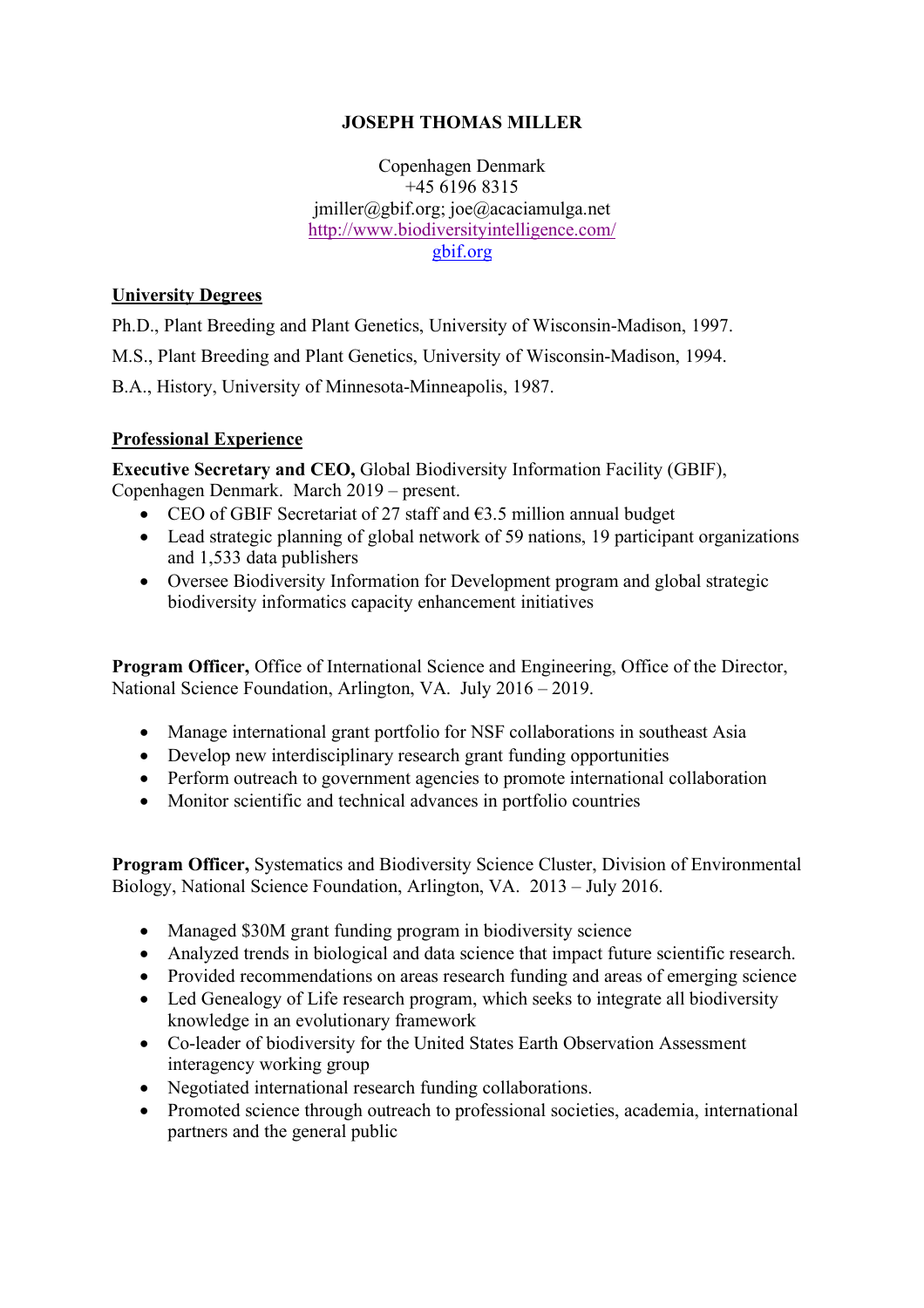**Science Affiliate,** Centre for Australian National Biodiversity Research, CSIRO National Research Collections Australia, Canberra, Australia. 2013 – present.

• Continue active research program with 37 publications since 2014

**Senior Research Scientist, Research Group Leader,** Centre for Australian National Biodiversity Research, CSIRO Plant Industry, Canberra, Australia. 2008 – 2013.

**Acting Director,** Centre for Australian National Biodiversity Research, CSIRO Plant Industry, Canberra, Australia. 2010 – 2011.

**Program Leader,** Centre for Australian National Biodiversity Research, CSIRO Plant Industry, Canberra, Australia. 2009 – 2011.

- Led research at the Australian National Herbarium
- Managed staff of 20 scientists, students, and support staff
- Managed multi-million dollar appropriation and external grant budgets
- Directed collaborative international research program on plant biodiversity assessment including DNA sequencing, DNA fingerprinting, GIS analysis of plants, Research collaborators are based in USA, Australia, China, South Africa, Argentina and Brazil
- Led integrated research program to design methods to identify and evaluate unique areas of plant biodiversity
- Mentored graduate students, postdoctoral researchers and junior scientists
- Wrote successful grant proposals to and delivered milestones on time to government and private sector funding bodies
- Published research results in peer-reviewed scientific publications.
- Delivered research findings at international conferences
- Conducted field work in Australia, Brazil, South Africa, China, Dominican Republic, Puerto Rico, and Mexico
- Organized two major international botanical symposiums and one scientific society meeting

**Research Scientist,** Roy J. Carver Center for Comparative Genomics, Department of Biological Sciences, The University of Iowa, Iowa City, IA. 2008.

- Managed staff of two and several undergraduate students
- Managed budget for full service genomic support and equipment service contracts
- Developed a comparative and functional genomics core laboratory from its inception to a high through-put DNA sequencing, microarray and bioinformatics facility for use by 25 research labs
- Wrote and managed successful research grants, both public and private sector funding, for the Center (\$1.5 million) and personal research program (\$200,000)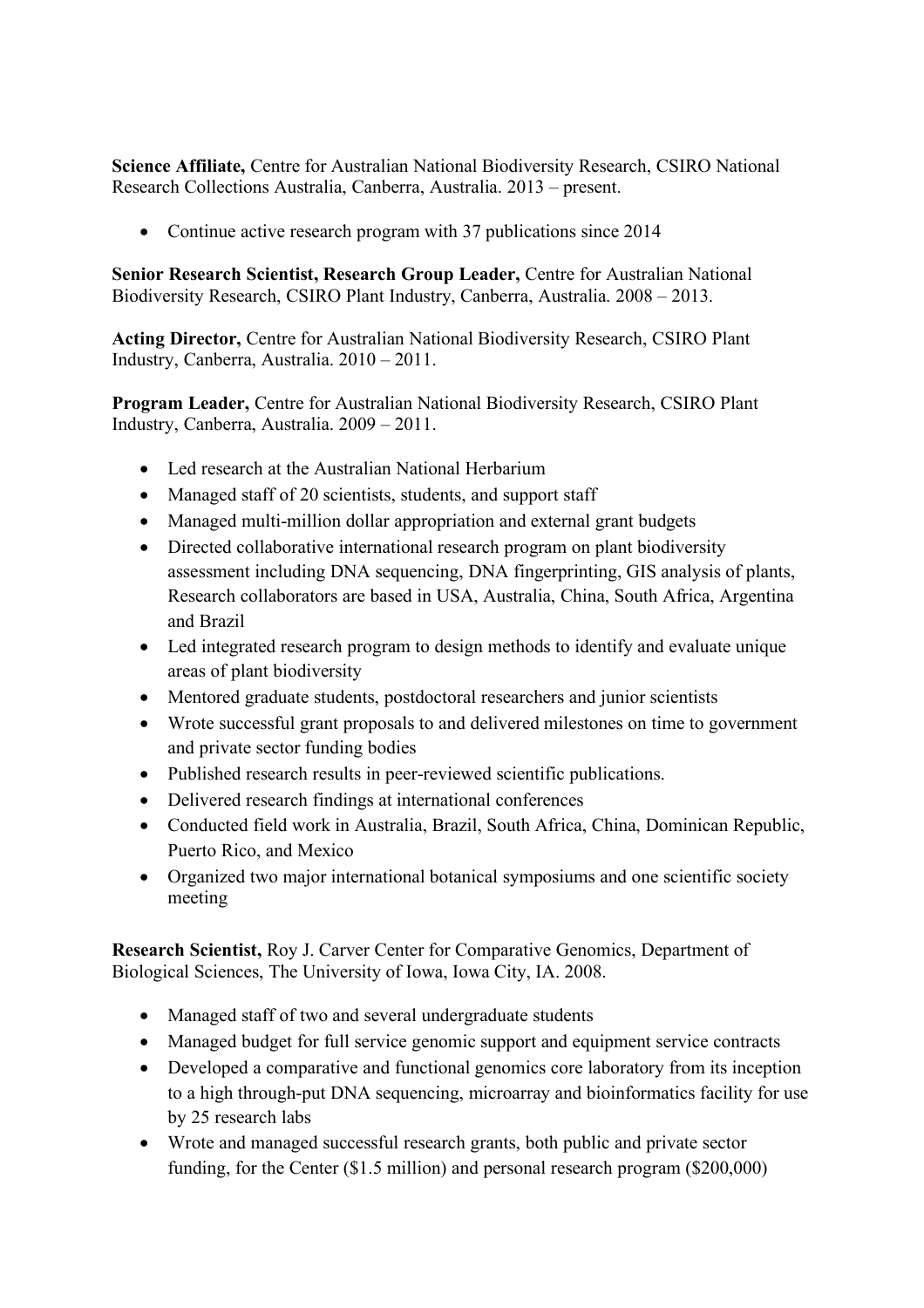**Assistant Research Scientist,** Roy J. Carver Center for Comparative Genomics, Department of Biological Sciences, The University of Iowa, Iowa City, IA. 2001 – 2007.

**Post-Doctoral Researcher**, Centre for Plant Biodiversity Research, The Australian National Herbarium, CSIRO Plant Industry, Canberra, Australia. 1999 – 2001.

- Developed research program in plant biodiversity
- Acquired research and budgeting skills for professional development

**Post-Doctoral Research Associate**, Cytogenetics and Potato Breeding Laboratory, Department of Horticulture, University of Wisconsin. 1997 – 1998.

**Research Assistant**, Potato Taxonomy, USA-ARS, Vegetable Crops Research Unit, University of Wisconsin. (David M. Spooner, Graduate Adviser). 1992 – 1997.

**Peace Corps Volunteer,** Zumbagua, Ecuador. 1988 – 1990.

- Provided veterinary and soil conservation information and services to indigenous communities in the Andes
- Learned Spanish to a proficient level, which I maintain

### **External Research Funding**

- Deep Sequencing of *Eucalyptus* series globulares to unravel its hybrid history. Ignition Grants from the Centre for Biodiversity Analysis. November 2012 – October 2013. AUD\$5,000.
- Application of Network Theory and Systems Biology to the Rich Data of the CSIRO Biological Collections. CSIRO OCE Cutting Edge Symposium. December 2012. AUD\$30,000.
- Clarifying the phylogeny and taxonomy of Australian riccioid and marchantioid liverworts through molecular data. Australian Biological Resources Study (ABRS) National Taxonomy Research Grant Program (NTRGP). November 2012 – October 2014. AUD\$135,000.
- Bulahdelah Bypass Orchid Research Project-Extension. RTA Transport, Road and Marine Services. July 2011 – December 2012. AUD\$650,000.
- *Acacia* systematics and development of a model system for co-evolutionary studies. Hermon Slade Foundation. July 2009 – June 2012. AUD\$60,000.
- DNA Barcoding for Taxonomy. CERF Commonwealth Environmental Research Facilites. November 2009 – December 2010. AUD\$550,000.
- Species Delimitation of Endangered Plants. CERF Commonwealth Environmental Research Facilites. November 2009 – December 2010. AUD\$100,000.
- Understanding Mulga. Funding from BHP Billiton Iron Ore, Nickel West, Rio Tinto Iron Ore & Fortescue Metals. October 2006 – September 2010. AUD\$540,000.
- NSF-Systematic Biology, NSF-DEB 04-14902. Collaborative Research: Phylogeny and evolution of American taxa of Acacia subgenus Acacia. September 2004 – August 2007. \$193,615. REU supplements \$15,000.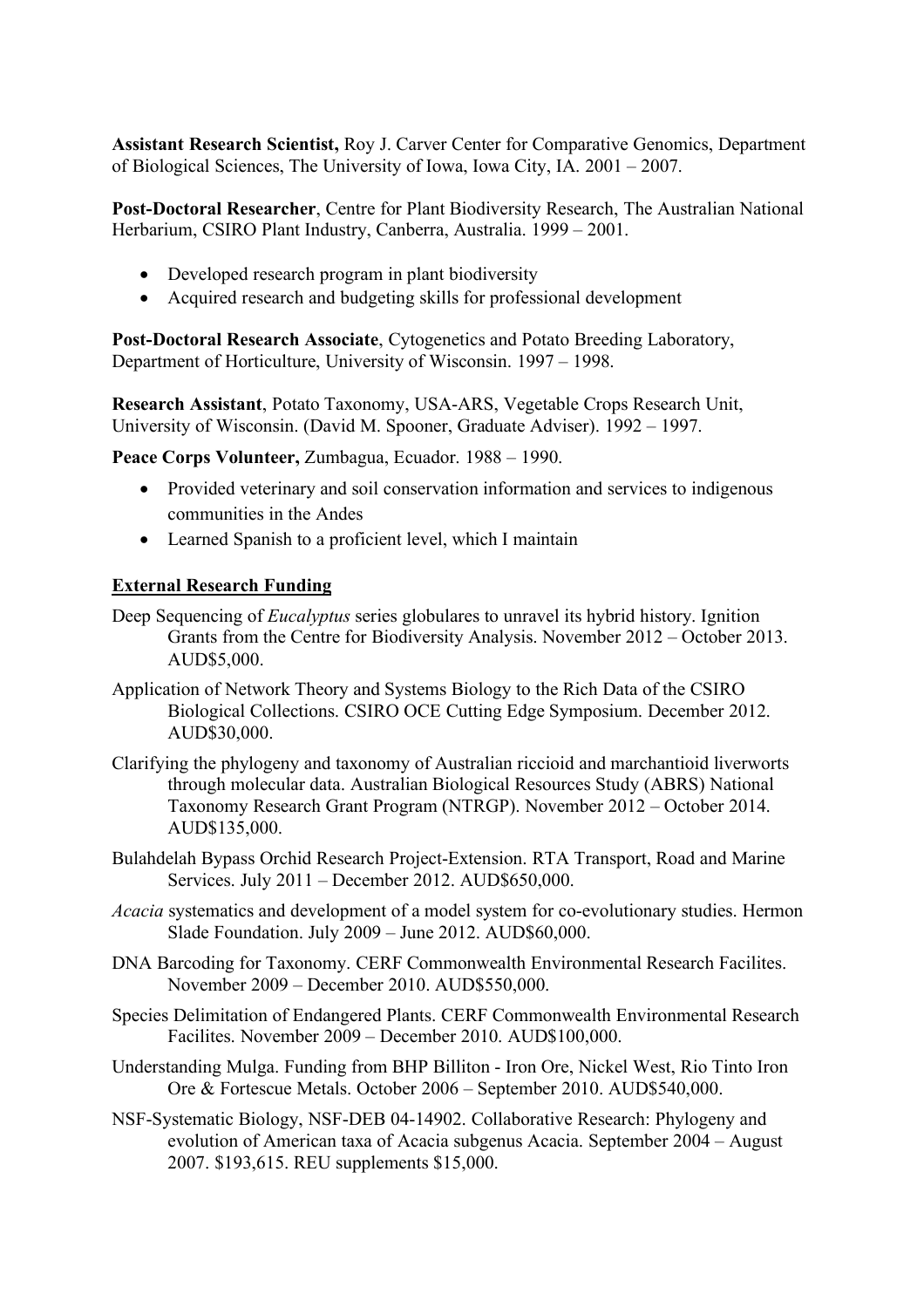Ecological Genomics of Insect-Induced Plant Galls. Biological Sciences Funding Program, University of Iowa. \$30,000. May 2007 – April 2008.

## **Miller Publications**

92 publications 3897 career citations H index  $= 36$ http://scholar.google.com.au/citations?user=aGFoizAAAAAJ

- 1. Anne Bruneau, A., L.M. Borges, R. Allkin, A.N. Egan, M. de la Estrella, F. Javadi, B. Klitgård, **J.T. Miller**, D.J. Murphy, C. Sinou, M. Vatanparas, R. Zhang. In Press. Towards a new online species information system for legumes. *Australian Systematic Botany*.
- 2. Murphy, D.J., M.C. Ebach, **J.T. Miller**, S.W. Laffan, G. Cassis, V. Ung, A.H. Thornhill, N. Kerr, M.L. Tursky. 2019. Do phytogeographic patterns reveal biomes or biotic regions? *Cladistics*. 10.1111/cla.12381
- 3. Gallien, L., A.H. Thornhill, D. Zurella, **J.T. Miller**, D.M. Richardson. 2019. Global predictors of alien plant establishment success: combining niche and trait proxies. *Proceedings of the Royal Society B* 286: 20182477. http://dx.doi.org/10.1098/rspb.2018.2477
- *4.* Thornhill, A.H., M.D. Crisp, C. Külheim, K.E. Lam, L.A. Nelson D.K. Yeates, and **J.T. Miller**. 2019. A dated molecular perspective of eucalypt taxonomy, evolution, and diversification. *Australian Systematic Botany*.
- 5. **Miller, J.T.,** R. Pirzl, D. Rosauer, G. Jolley-Rogers, and T. Varghese. 2018. Phylolink: Phylogenetically-based profiling, visualisations and metrics for biodiversity. *Bioinformatics*. doi: 10.1093/bioinformatics/xxxxx
- 6. **Miller, J.T.,** G. Jolley-Rogers, B.D. Mishler, and A.H. Thornhill. 2018. Phylogenetic Diversity is a Better Measure of Biodiversity than Taxon Counting. Journal of *Systematics and Evolution*. doi: 10.1111/jse.12436
- 7. Lu, L., L. Mao, T. Yang, J. Ye, B. Liu, H. Li, M. Sun, **J.T. Miller**, S. Mathews, H. Hu, Y. Niu, D. Peng, Y. Chen, M. Chen, K. Xiang, C.T. Le, V.C. Dang, A. Lu, P.S. Soltis, D.E. Soltis, J. Li and Z. Chen. 2018. Accepted. Evolutionary history of the angiosperm flora of China—cradle vs. museum? *Nature*. 554(7691):234-238. doi: 10.1038/nature25485
- 8. Marsh K.J., C. Kulheim, S.P. Blomberg, A.T. Thornhill, **J.T. Miller**, I.R. Wallis, D. Nicolle, J.P. Salminen and W.J. Foley. 2017. Genus-wide variation in foliar polyphenolics in eucalypts. *Phytochemistry*. 144: 197–207. doi:10.1016/j.phytochem.2017.09.014. PMID: 28957714.
- 9. Bush, A., R.A. Catullo, K. Mokany, A.H. Thornhill, **J.T. Miller** and S. Ferrier. 2017. Truncation of Thermal Tolerance Niches among Australian Plants. *Global Ecology and Biogeography*. DOI: 10.1111/geb.12637.
- 10. **Miller, J.T.,** V. Terra, C.W. Riggins, J.E. Ebinger, and D.S. Seigler. 2017. Molecular Phylogenetics of *Parasenegalia* and *Pseudosenegalia* (Fabaceae: Mimosoideae). *Systematic Botany.* 42: 465–469. https://doi.org/10.1600/036364417X696140.
- 11. Terra, V., C.P Flávia. Garcia, L.P. de Queiroz, M. van der Bank, and **J.T. Miller**. 2017. Phylogenetic Relationships in Senegalia (Leguminosae-Mimosoideae) Emphasizing the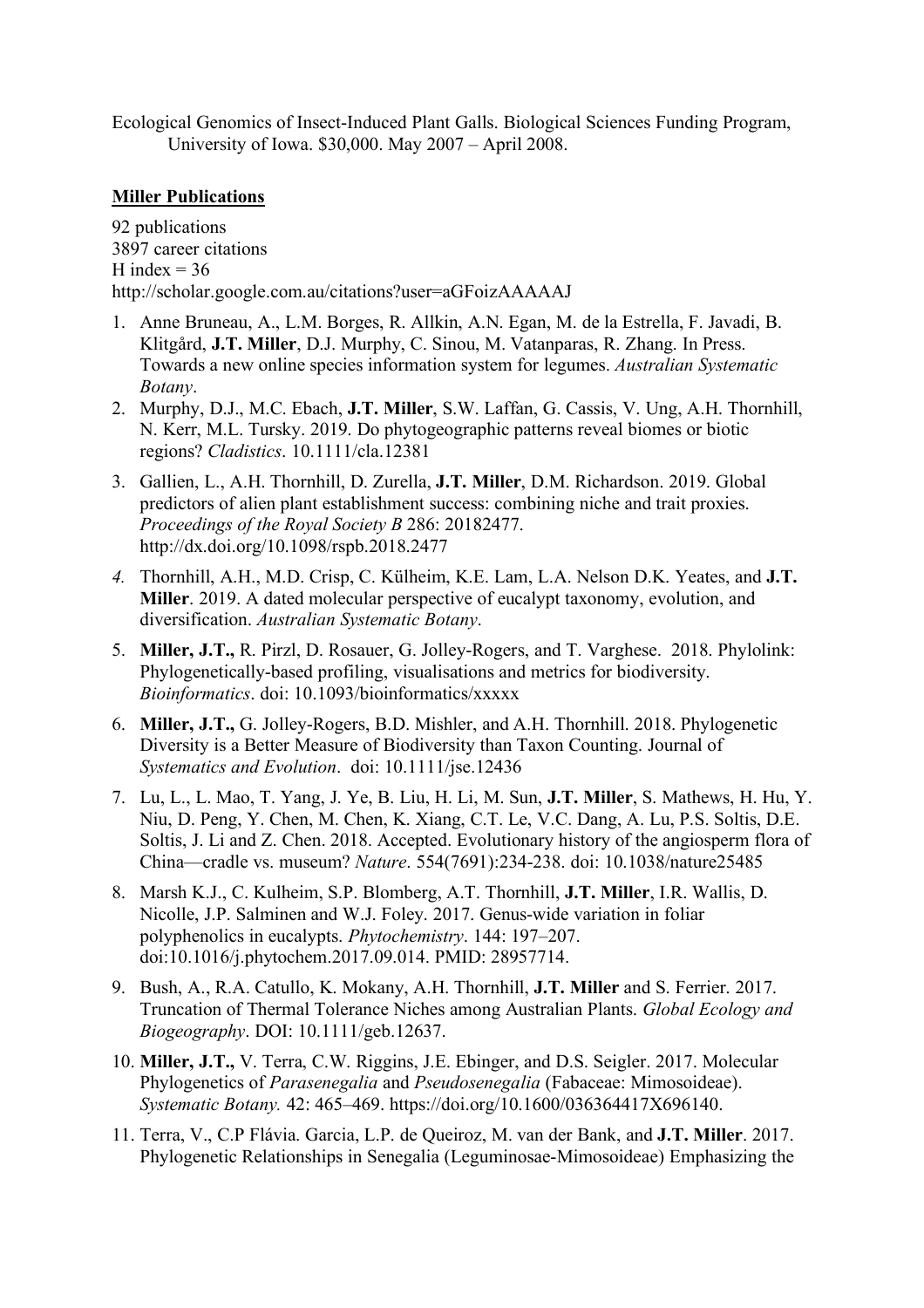South American Lineages. *Systematic Botany*. 42: 458–464. https://doi.org/10.1600/036364417X696122.

- 12. Bui, E.N., A.H. Thornhill, C.E. González-Orozco, and **J.T. Miller**. 2017. Eucalypts, climate, and geochemistry in Australia. *Geobiology* 15: 427–440. doi: 10.1111/gbi.12235.
- 13. The Legume Phylogeny Working Group. 2017. A new subfamily classification of the Leguminosae based on a taxonomically comprehensive phylogeny. *Taxon*. 66: 44-77. https://doi.org/10.12705/661.3The Legume Phylogeny Working Group. 2017. A new subfamily classification of the Leguminosae based on a taxonomically comprehensive phylogeny. *Taxon*. 66: 44–77. https://doi.org/10.12705/661.3.
- 14. **Miller J.T.,** C. Hui, A.H. Thornhill, L. Gallien, J.J. Le Roux, and D.M. Richardson. 2017. The role of phylogenetic history and native range size in mediating the invasion success of exotic. *AoB PLANTS*. 9: plw080. https://doi.org/10.1093/aobpla/plw080.
- 15. Prentice, E., N. Knerr, A.N. Schmidt-Lebuhn, C.E. González-Orozco, E.N. Bui, S.W. Laffan and **J.T. Miller**. 2016. Soil and climate properties drive biogeography of the Australian Proteaceae. *Plant and Soil.* doi:10.1007/s11104-017-3261-6.
- 16. Laffan, S.W., A.H. Thornhill, **J.T. Miller**, N. Knerr, C.E. González-Orozco, and B.D. Mishler. 2016. Understanding spatial patterns of biodiversity: How sensitive is phylogenetic endemism to the randomisation model? *GIScinece*. doi.org/10.21433/B3110cq8c6dd.
- 17. Seigler, D.S., J.E. Ebinger, C.W. Riggins, V. Terra dos Santos, and **J.T. Miller**. 2017. Parasenegalia and Pseudosenegalia (Fabaceae: Mimosoideae): New genera of the Mimosoideae. *Novon*. 25: 180–205.
- 18. McLeish, M.J., C.E. González-Orozco, and **Miller, J.T**. 2016. Spatial correspondence between the specialist galling insect genus Kladothrips (Thysanoptera: Tubulifera: Phlaeothripidae) and its Acacia host: ecological and evolutionary constraints on host use. *Austral Entomology*. doi:10.1111/aen.12256.
- 19. González-Orozco C.E., L.J. Pollock, A.H. Thornhil, B.D. Mishler, N. Knerr, S.W. Laffan, **J.T. Miller**, D.F. Rosauer, D.P. Faith, and D.A. Nipperess. 2016, Phylogenetic approaches reveal biodiversity threats under climate change. *Nature Climate Change*. **537**: 453 http://dx.doi.org/10.1038/nclimate3126.
- 20. Laffan, S.W., D.F. Rosauer, G. Di Virgilio, **J.T. Miller**, González-Orozco, C.E, A. H. Thornhill, A.H., and B.D. Mishler, 2016. Range-weighted metrics of species and phylogenetic turnover can better resolve biogeographic transition zones. *Methods in Ecology and Evolution* 7: 580–588. http://dx.doi.org/10.1111/2041-210X.12513.
- 21. Thornhill, A.H., B.D. Mishler, N.J. Knerr, González-Orozco, C.E, C.M. Costion, D.M. Crayn, S.W. Laffan, and **J.T. Miller**. 2016. Continental scale spatial phylogenetics of Australian angiosperms provides insights into ecology, evolution and conservation. *Journal of Biogeography.* 43: 2085–2309 doi:10.1111/jbi.12797.
- 22. Barrett, L.G., P.C. Zee, J.D. Bever, **J.T. Miller**, and P.H. Thrall. 2016. Evolutionary history shapes patterns of mutualistic benefit in *Acacia*\rhizobial interactions. Evolution 70:1473-C85. doi: 10.1111/evo.12966.
- 23. Williams A.V., **J.T. Miller**, I. Small, P.G. Nevill, and L.M. Boykin. 2016. Integration of complete chloroplast genome sequences with small amplicon datasets improves phylogenetic resolution in *Acacia*. *Molecular Phylogenetics and Evolution.* DOI: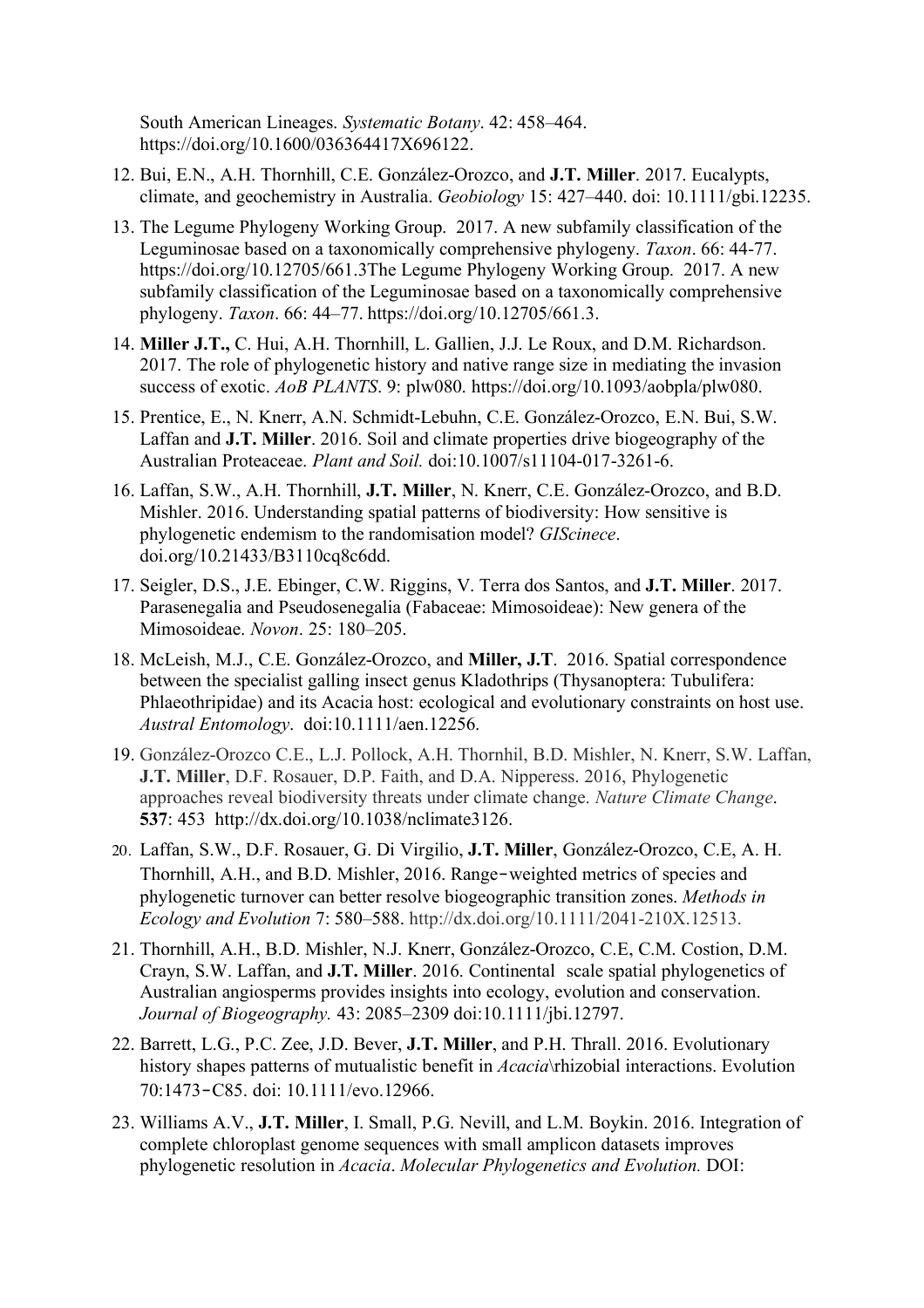10.1016/j.ympev.2015.11.021.

- 24. González-Orozco, C.E., B.D. Mishler, **J.T. Miller**, S.W. Laffan, N.J. Knerr, A.H. Thornhill and B. Gruber. 2015. Phylogenetic diversity, paleo-endemism, and neoendemism in Acacia and eucalypts in the Murray-Darling Basin, south-eastern Australia: a strategy for conservation prioritization. **Biodiversity and Conservation** 5: 5177–5192 doi: 10.1002/ece3.1747.
- 25. González-Orozco, C.E., B.D. Mishler, **J.T. Miller,** S.W. Laffan, N.J. Knerr, P. Unmack, A. Georges, A.H. Thornhill, D.F. Rosauer and B. Gruber. 2015. Assessing biodiversity and endemism using phylogenetic methods across multiple taxonomic groups. *Ecology and Evolution*. DOI: 10.1002/ece3.1747.
- 26. Ebach, M.C., D.J. Murphy, C.E. González-Orozco and **J.T. Miller**. 2015. A revised area taxonomy of phytogeographical regions within the Australian Bioregionalisation Atlas. *Phylotaxa*. http://dx.doi.org/10.11646/phytotaxa.00.0.0
- 27. Nagalingum, N.S., N. Knerr, S. Laffan, C.E. González-Orozco, A. Thornhill, **J.T. Miller**, and B.D. Mishler. 2015. Continental scale patterns and predictors of fern richness and phylogenetic diversity. *Frontiers in Genetics*. 6: 1–14 http://dx.doi.org/10.3389/fgene.2015.00132.
- 28. Clements, M.A., C.G. Howard, and **J.T. Miller**. 2015. Caladenia (Orchidaceae) revisited: results of molecular phylogenetic analyses of Caladeniinae plastid and nuclear loci. *American Journal of Botany*. 102: doi: 10.3732/ajb.1500021.
- 29. Laity T., S.W. Laffan, C.E. González-Orozco, D.P. Faith, D.F. Rosauer, M. Byrne, **J.T. Miller**, D. Crayn, C. Costion, C.C. Moritz, and K. Newport. 2015. Phylodiversity to inform conservation policy: An Australian example. *Sci Total Environ*. 534: 131–43. doi: 10.1016/j.scitotenv.2015.04.113.
- 30. Schmidt-Lebuhn, A.N., N.J. Knerr, **J.T. Miller** and B.D. Mishler. 2015. Phylogenetic diversity and endemism of Australian daisies (Asteraceae). *Journal of Biogeography*. 42: 1114-1122. DOI: 10.1111/jbi.12488.
- 31. Pollock, L., J.D. Rosauer, A.H. Thornhill, H. Kujala, M. D. Crisp, **J.T. Miller** and M.A. McCarthy. 2015. Phylogenetic diversity meets conservation policy: small areas are key to preserving eucalypt lineages. *Philosophical Transactions of the Royal Society*. DOI: 10.1098/rstb.2014.0007.
- 32. **Miller, J.T.**, D. Seigler and B.D. Mishler. 2014. A phylogenetic solution to the *Acacia* problem. *Taxon*. 59: 7–19.
- 33. **Miller, J.T.** and M.A. Clements. 2014. Molecular phylogenetic analyses of Drakaeinae: Diurideae (Orchidaceae) based on ITS. *Australian Systematic Botany*. 27: 3–22.
- 34. **Miller, J.T.** and G. Jolley-Rogers. 2014. Correcting the disconnect between phylogenetics and biodiversity informatics *Zootaxa* 3754 (2): 195–200.
- 35. **Miller, J.T.** and M. Burd. 2014. Australia's *Acacia*: Unrecognized convergent evolution. In "Invasion Biology and Ecosystem Theory; insights from a continent in transformation" eds. H. Prins & I. Gordon. Cambridge University Press, Cambridge.
- 36. Mishler, B.D., N.J. Knerr, C.E González-Orozco, A.H. Thornhill, S.W. Laffan and **J.T Miller**. 2014. Phylogenetic measures of biodiversity and neo- and paleo-endemism in Australian *Acacia*. *Nature Communications* 4473: DOI: 10.1038/ncomms5473.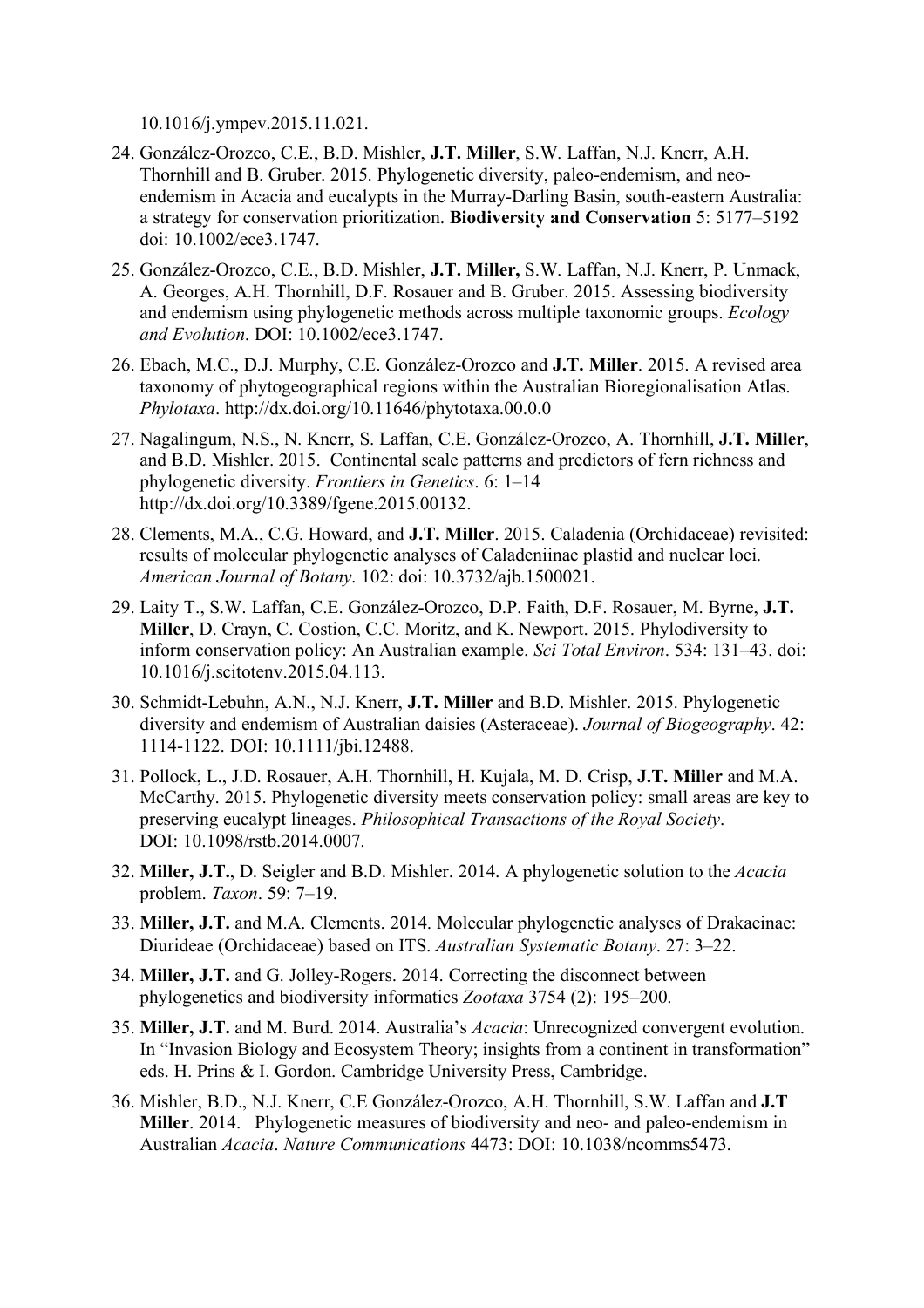- 37. Bui, E.N., A.H. Thornhill and **J.T. Miller**. 2014. Salt- and alkaline-tolerance are linked in *Acacia*. *Biology Letters* 10: 20140278.
- 38. Bui, E.N., C.E. González-Orozco and **J.T. Miller**. 2014. *Acacia*, climate, and geochemistry in Australia. *Plant Soil*. DOI 10.1007/s11104-014-2113-x
- 39. González-Orozco, C.E. , M.C. Ebach, S.W. Laffan, A.H. Thornhill, N.J. Knerr, A.N. Schmidt-Lebuhn, C.C. Cargill, M.A. Clements, N.S. Nagalingum, B.D. Mishler and **J.T. Miller**. 2014. Quantifying Phytogeographical Regions of Australia Using Geospatial Turnover in Species Composition. *PlosOne* 10.1371/journal.pone.0092558.
- 40. Jolley-Rogers, G., T. Varghese, P. Harvey, N. dos Remedios and **J.T. Miller**. 2014 PhyloJIVE: Integrating biodiversity data with the Tree of Life. *Bioinformatics*. 10.1093/bioinformatics/btu024.
- 41. Swarts N.D, M.A Clements, C.C. Bower and **J.T. Miller**. 2014. Defining conservation units in a complex of morphologically similar, sexually deceptive highly endangered orchids. *Biological Conservation*. 171: 55–64.
- 42. González-Orozco, C.E., A.H. Thornhill, S.W. Laffan, N.J. Knerr and **J.T. Miller.** 2014. Biogeographical regions and phytogeography of the eucalypts. *Diversity and Distributions*. 20: 46–58.
- 43. Joseph, L., D. Yeates, **J.T. Miller**, D. Spratt, D. Gledhill and A. Butler. 2014. Australia's biodiversity – major features. Chapter 2, pp 13–37, in Biodiversity, Morton, S. (ed.). CSIRO Publishing: Melbourne.
- 44. McLeish, M.J., **Miller, J.T**. and L.A. Mound. 2013. Delayed colonisation of Acacia by thrips and the timing of host-conservatism and behavioural specialisation. *BMC Evolutionary Biology*. 13: 188 doi:10.1186/1471-2148-13-188.
- 45. **Miller, J.T.,** D. Murphy, S. Y.W.Ho, D.J. Cantrill and D. Seigler. 2013. Comparative dating of Acacia: combining fossils and multiple phylogenies to infer ages of clades with poor fossil records. *Australian Journal of Botany* 61: 436–445.
- 46. Cargill, D.C., N. G. F. Vella, I. Sharma and **J.T. Miller**. 2013. Cryptic speciation and species diversity among Australian and New Zealand hornwort taxa of *Megaceros* campb. (dendrocerotaceae). *Australian Systematic Botany* 26: 356-377.
- 47. The Legume Phylogeny Working Group. (2013) Towards a new classification system for legumes: progress report from the ILC6. *South African Journal of Botany.* 89: 3–9. DOI: 10.1016/j.sajb.2013.07.02.
- 48. González-Orozco, C.E., S.W. Laffan, N. Knerr and **J.T. Miller**. 2013. A biogeographical regionalisation of Australian *Acacia* species. *Journal of Biogeography*. 40: 2156–2166. DOI: 10.1111/jbi.12153.
- 49. The Legume Phylogeny Working Group (2013) Legume phylogeny and classification in the 21st century: progress, prospects and lessons for other species-rich clades. *Taxon*. 62: 217–248.
- 50. Joseph, S., M. Bhave, **J.T. Miller** and D.J. Murphy. 2013. Rapid Identification of *Acacia*  Species With Potential Salt Tolerance by Using Nuclear Ribosomal DNA Markers. *Sustainable Agriculture Research*. 2: 77–86.
- 51. Joseph, S., D.J. Murphy, **J.T. Miller** and M. Bhave. 2013. Application of Molecular Markers for Identification of Potential Salt Tolerant Plant Species for Use in Agroforestry and Saline Land Reclamation. *APCBEE Procedia*. 5: 514–519.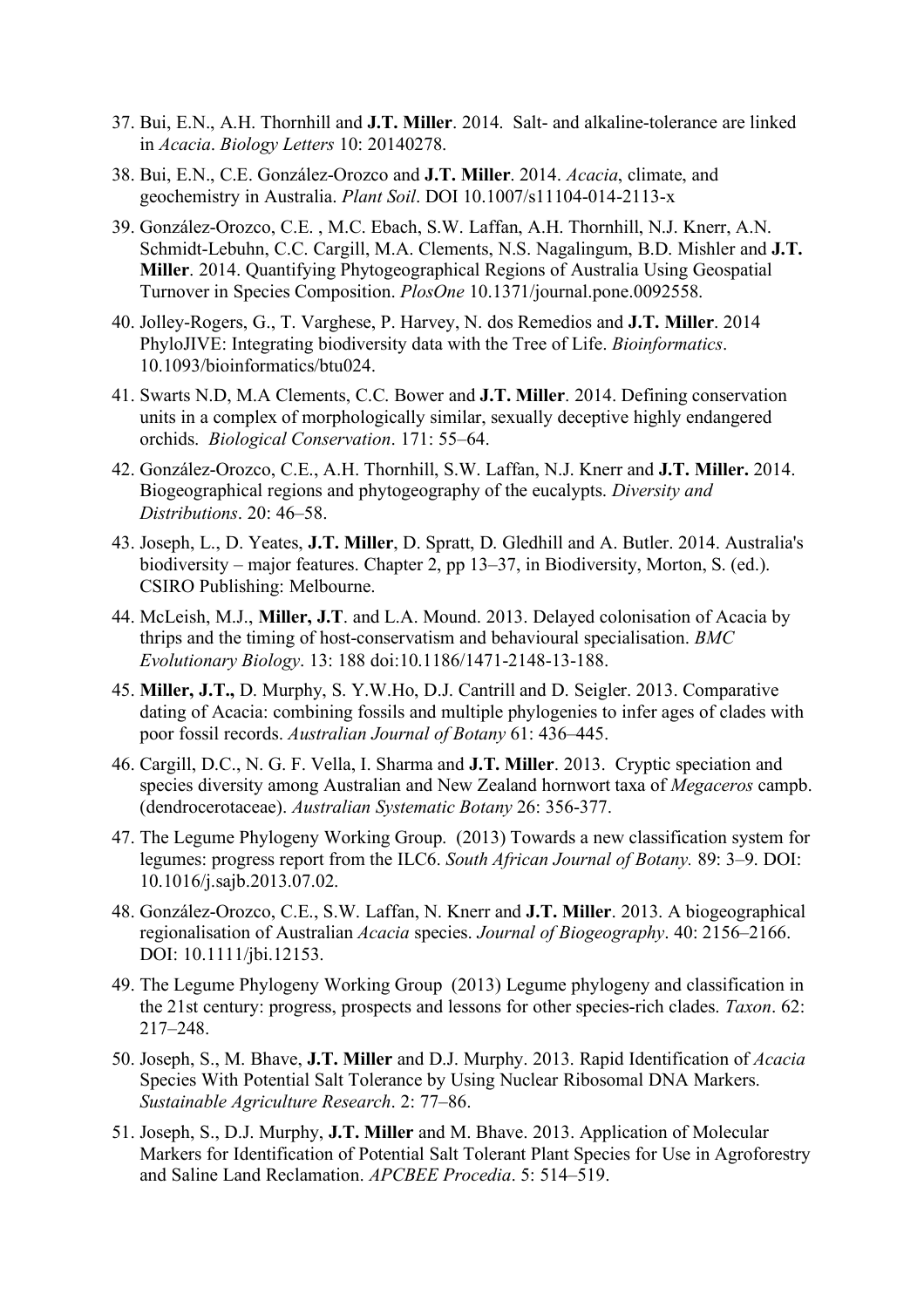- 52. Bessega, **C.,** C. Pometti, **J.T. Miller,** R. Watts, B.O. Saidman and J.C. Vilardi. 2013. New Microsatellite loci for *Prosopis alba* and *P. chilensis* (Leguminosae). *American Journal of Botany Primer Notes*. 1: 1200324.
- 53. Neville, P.G., M.J Wallace, S.K Krauss and **J.T. Miller**. 2013. DNA barcoding for conservation and ecological restoration of *Acacia* in the Midwest of Western Australia. *Molecular Ecology Resources.* 13: 1033–1042.
- 54. **Miller, J.T**. and D.M. Seigler. 2012. The generic status of *Acacia* sensu lato (Leguminosae: Mimosoideae). *Australian Systematic Botany*. 25: 217–224.
- 55. González-Orozco, C.E., A.H.D Brown, N. Knerr and **J.T. Miller**. 2012. Centres of diversity of Australian *Glycine* species. *Conservation Genetics*. 13: 1269–1281.
- 56. Maslin, B.R., M. O'Leary, J.E. Reid and **J.T. Miller**. 2012. The type of *Acacia aneura* (Mulga) and ambiguities concerning the application of this name. *Nuytsia*. 22: 269–294.
- 57. Stevenson, L., C.E. González-Orozco, N. Knerr, C. Cargill and **J.T. Miller**. 2012. Spatial distribution and analysis of species richness and endemism of liverworts, hornworts and mosses in Australia. *Journal of Bryology.* 34: 101–107.
- 58. González-Orozco, C.E., S.W. Laffan and **J.T. Miller**. 2011. Spatial distribution of species richness and endemism of the genus *Acacia* in Australia. *Australian Journal of Botany.* 59: 600–608.
- 59. Richardson, D.M., J. Carruthers, C. Hui, F.A.C. Impson, **J.T. Miller,** M.P Robertson, M. Rouget, J.J. Le Roux and J.R.U Wilson. 2011. Human-mediated introductions of Australian *Acacia* species—a global experiment in biogeography. *Diversity and Distributions.*17: 771–787.
- 60. Otero, J.T., P.H. Thrall, M. Clements, **J.T. Miller** and J.J. Burdon. 2011. Codiversification of Orchids (Pterostylidinae) and their Associated Mycorrhizal Fungi. *Australian Journal of Botany*. 59: 480–497.
- 61. **Miller, J.T**., D. J. Murphy, G. K. Brown, D. M. Richardson and C. E. González-Orozco. 2011. The evolution and phylogenetic placement of invasive *Acacia* species *Diversity and Distributions.* 17: 848–860.
- 62. Gallagher, R., M.R. Leishman, **J.T. Miller**, C. Hui, D.M. Richardson, J. Suda and P. Trávníček . 2011. Genome size as a predictor of invasion success and trait variation in Australian acacias. *Diversity and Distributions.* 17: 884–897.
- 63. Gibson M.R., D.M. Richardson, E. Marchante, H. Marchante, J.G. Rodger, G.N. Stone, M. Byrne, A. Fuentes-Ramírez, N. George, C. Harris, S.D. Johnson, J.J. Le Roux, **J.T. Miller**, D.J. Murphy, A. Pauw, M.N. Prescott, E.M. Wandrag and J.R.U Wilson. 2011. Reproductive biology of Australian *Acacia* species: important mediator of invasiveness? *Diversity and Distributions.* 17: 911–933.
- 64. Clements, M.A., J. Tupac-Otero and **J.T Miller**. 2011. Phylogenetic relationships in Pterostylidinae (Cranichideae: Orchidaceae): combined evidence from nuclear and plastid DNA sequences. *Australian Journal of Botany*. 59: 99–117.
- 65. **Miller, J.T**. and C. Miller. 2011. *Acacia* seedling morphology: Correlation of juvenile leaf forms and seed weight. *Australian Journal of Botany*. 59: 185–196.
- 66. Neiman, M., G. Hehman, **J.T. Miller**, J.M. Logsdon, Jr and D.R. Taylor. 2010. Accelerated mutation accumulation in asexual lineages of a freshwater snail. *Molecular Biology and Evolution.* 27: 954–963.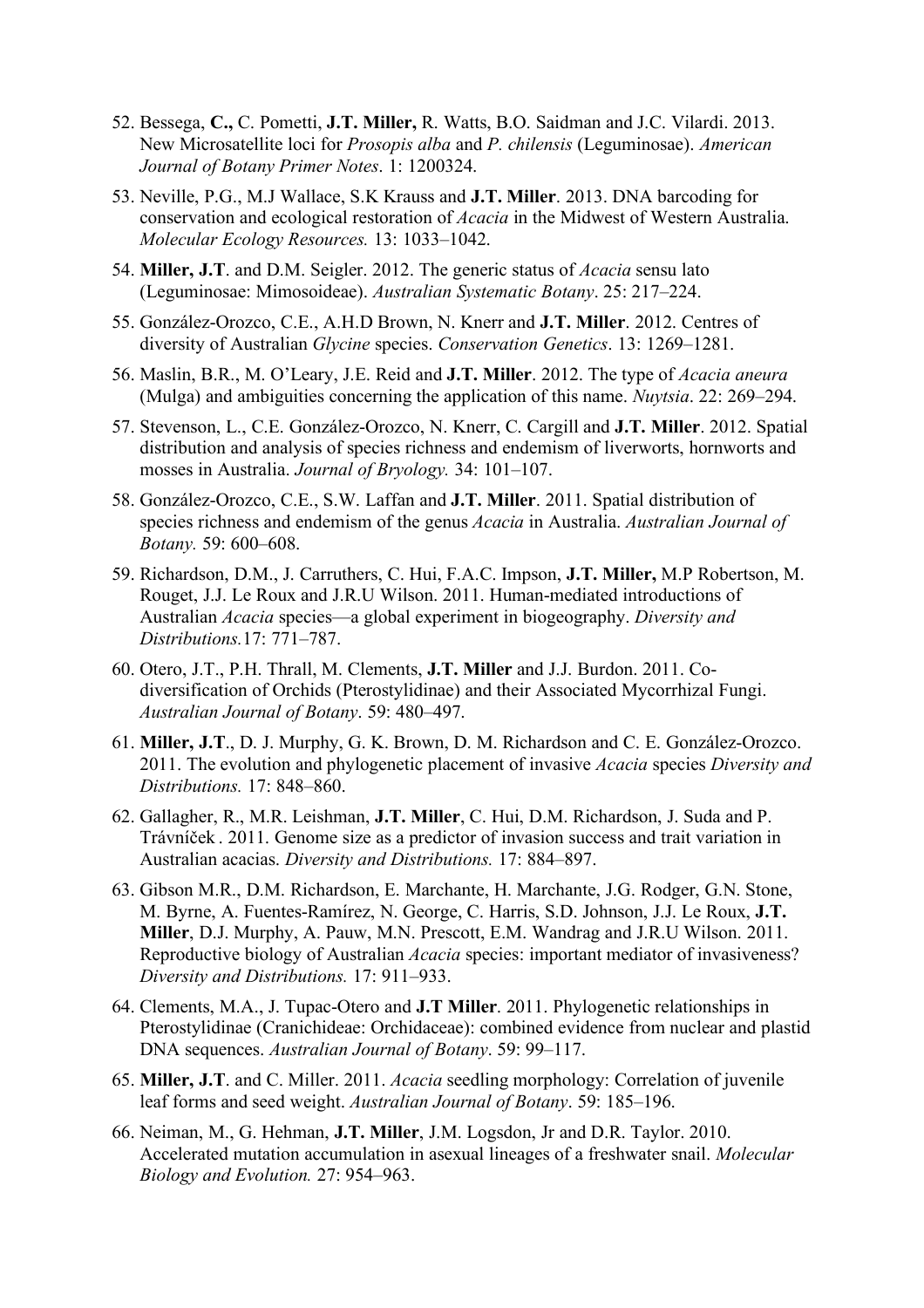- 67. Murphy, D.J., G. K. Brown, **J. T. Miller** and P. Y. Ladiges. 2010. Molecular phylogeny of *Acacia* s.s. (Mimosoideae: Leguminosae) – evidence for major clades and informal classification. *Taxon*. 59: 7–19.
- 68. Brown, G.K., D.J. Murphy, **J.T. Miller** and P.Y. Ladiges. 2008. *Acacia* s.s. and its relationships among tropical legumes, tribe Ingeae (Leguminosae: Mimosoideae). *Systematic Botany* 33: 739–751. 10.1600/036364408786500136
- 69. Ruiz Guajardo, J.C., A. Otero-Arnaiz, T. Taylor, G. Stone, T.C. Glenn, **J.T. Miller**, and A. Schnabel. 2007. Isolation of polymorphic microsatellite markers in the sub-Saharan tree, *Acacia (Senegalia) mellifera* (Fabaceae: Mimosoideae). *Molecular Ecology Notes* 7: 1138–1140.
- 70. Ahn, Y.O., M. Zheng, B. Winkel, D.R. Bevan, A. Esen, S-H. Shiu, J. Benson, H.P. Peng, **J.T. Miller**, C.L. Cheng, J.P. Poulton and M.-C. Shih. (2007). Functional genomic analysis of *Arabidopsis thaliana* glycoside hydrolase family 35. *Phytochem*. 68: 1510–20.
- 71. Ballard, J.W.O., R.G. Melvin, **J.T. Miller** and S.D. Katewa, 2007. Sex differences in survival and disparity of mitochondrial bioenergetics in *Drosophila simulans*. *Aging Cell* 6: 699–708.
- 72. Seigler, D.S., J.E. Ebinger and **J.T. Miller**. 2007. *Mariosousa*: A new segregate genus from *Acacia sensu lato* (Fabacese: Mimosoideae) from North America. *Novon* 16: 413– 420.
- 73. Brown, G.K., S.R Ariati, D.J. Murphy, **J.T. Miller** and P.Y. Ladiges. 2006. Bipinnate acacias (*Acacia* subg. Phyllodineae sect. Botrycephalae) of eastern Australia are polyphyletic based on DNA sequence data. *Australian Systematic Botany* 19: 315–326.
- 74. Seigler, D.S., J.E. Ebinger and **J.T. Miller**. 2006. The genus *Senegalia* (Fabaceae: Mimosoideae) from the New World. *Phytologia* 88: 38–93.
- 75. **Miller, J.T.**, D. Murphy, J. Grimes, P. Ladiges and R.J. Bayer. 2003. Chloroplast DNA evidence for non-monophlyly of derived tribes of the legume subfamily Mimosoideae. *Systematic Botany* 38: 558–564.
- 76. **Miller, J.T.**, R. Andrew and R.J. Bayer. 2003. Molecular phylogenetics of the Australian Acacias, *Acacia* subg. *Phyllodineae* (Fabaceae: Mimosoideae) based on chloroplast DNA sequences. *Australian Journal of Botany* 51: 167–177.
- 77. Maslin, B.R., **J.T. Miller** and D.S. Seigler. 2003. Overview of the generic status of *Acacia* (Leguminoseae: Mimosoideae). *Australian Systematic Botany* 16: 1–18.
- 78. Murphy, D.J., **J.T. Miller**, R.J. Bayer and P.Y. Ladiges. 2003. Molecular phylogeny of *Acacia* subgenus *Phyllodineae* (Mimosoideae: Leguminoseae) based on DNA sequences of the internal transcribed spacer region. *Australian Systematic Botany* 16: 19–26.
- 79. **Miller, J.T.** and R.J. Bayer. 2003. Molecular Phylogenetics of *Acacia* subgenera Acacia and Aculeiferum (Fabaceae: Mimosoideae) based on the chloroplast *matK* coding sequence and flanking *trnK* intron spacer regions. *Australian Systematic Botany* 16: 27– 33.
- 80. Andrew R.A., **J.T. Miller**, R. Peakall, M.D. Crisp and R.J. Bayer. 2003. Genetic, cytogenetic and morphological patterns in a mixed mulga population: evidence for apomixis. *Australian Systematic Botany.* 16: 69–80.
- 81. Luckow, M, **J.T. Miller**, D.J. Murphy and T. Livshultz. 2003. A phylogenetic analysis of the Mimosoideae (Leguminosae) based on chloroplast DNA sequence data. In: B.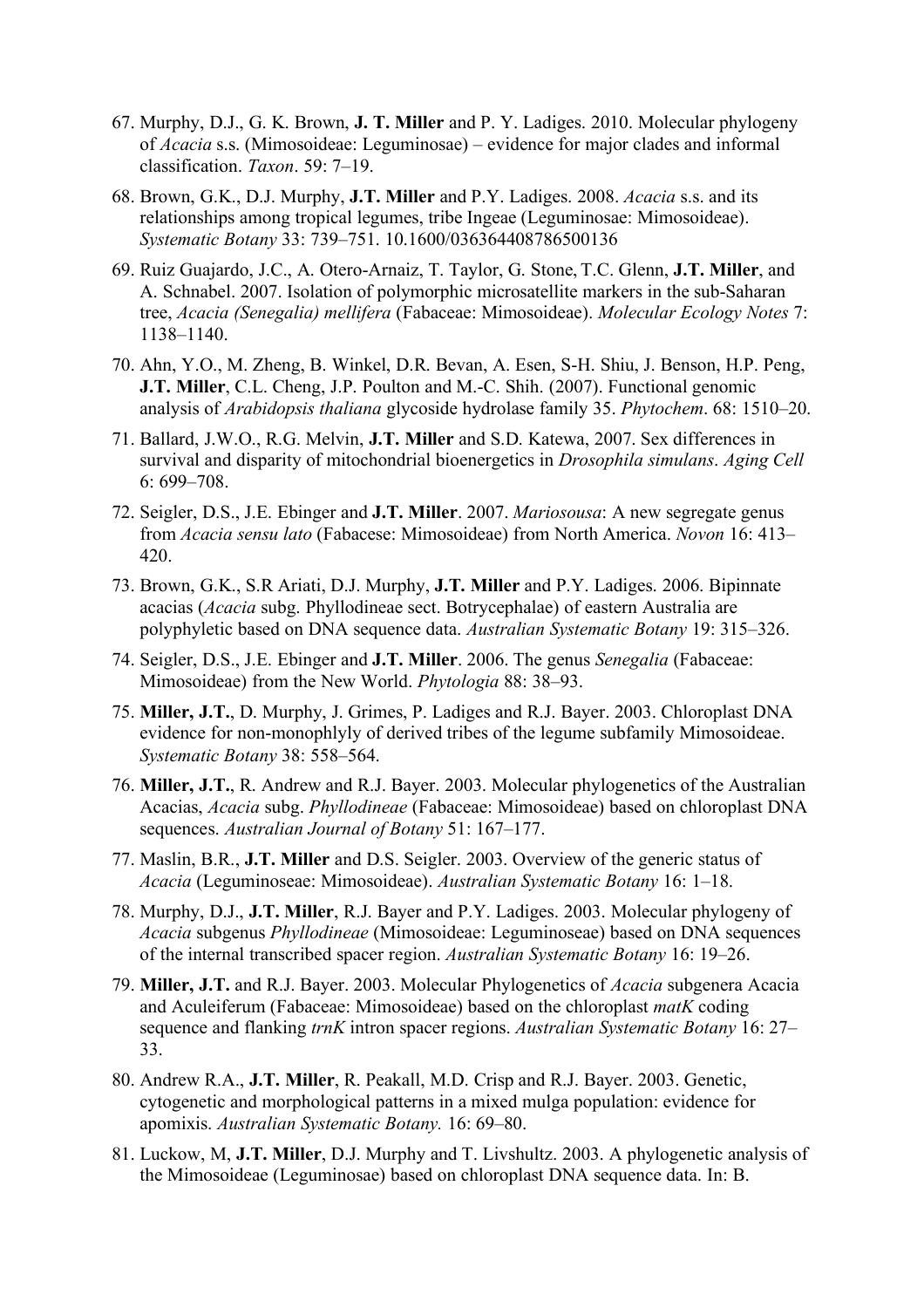Klitgaard and A. Bruneau (editors). Advances in Legume Systematics, pp 197–220. Royal Botanic Gardens Kew.

- 82. **Miller, J.T.**, R.A. Andrew and B.R. Maslin. 2002. Towards an understanding of variation in the Mulga complex (*Acacia aneura* and relatives). *Conservation Science Western Australia* 4: 19–35.
- 83. **Miller, J.T.** and R.J. Bayer. 2001. Molecular phylogenetics of *Acacia* (Fabaceae: Mimosoideae) based on chloroplast *matK* coding sequence and flanking *trnK* intron spacer regions. *American Journal of Botany* 88: 697–706.
- 84. Spooner, D.M., R.G. van den Berg and **J.T. Miller**. 2001. Species and series boundaries of *Solanum* series *Longipedicellata* and phenetically similar species in ser. *Demissa* and ser. *Tuberosa*: Implications for a practical taxonomy of Section *Petota*. *American Journal of Botany* 88: 113–130.
- 85. **Miller, J.T.** and R.J. Bayer. 2000. Molecular phylogenetics of *Acacia* (Fabaceae: Mimosoideae) based on chloroplast *matK/trnK* and nuclear Histone H3-D DNA sequences. In: P.S. Herendeen and A. Bruneau (editors) Advances in legume systematics , part 9, pp 181–200. Royal Botanic Gardens, Kew.
- 86. **Miller, J.T.** and D.M. Spooner. 1999. Collapse of species boundaries in the wild potato *Solanum brevicaule* complex (Solanaceae, *S.* sect. *Petota*): molecular data. *Plant Systematics and Evolution* 214: 103–130.
- 87. **Miller, J.T.**, F. Dong, S.A. Jackson, J. Song and J. Jiang. 1998. Retrotransposon-related DNA sequences in the centromeres of grass chromosomes. *Genetics* 150: 1615–1623.
- 88. **Miller, J.T.**, S.A. Jackson, S. Nasuda, B.S. Gill, R.A. Wing and J. Jiang. 1998. Cloning and characterization of a centromere-specific repetitive DNA element from *Sorghum bicolor*. *Theoretical and Applied Genetics* 96: 832–839.
- 89. Dong, F., **J.T. Miller**, S.A. Jackson, G. Wang, P.C. Ronald and J. Jiang. 1998. Rice (*Oryza sativa*) centromeric region consists of complex DNA. *Proceedings of the National Academy of Sciences USA* 95: 8135–8140.
- 90. van den Berg, R.G., **J.T. Miller**, J. Kardolas, M.L. Ugarte, J. Villand, J. Nienhuis and D.M. Spooner. 1998. Collapse of morphological species in the wild potato *Solanum brevicaule* complex (*Solanum* sect. *Petota*). *American Journal of Botany* 85: 92–107.
- 91. **Miller, J.T.** and D. M. Spooner. 1996. Introgression of *Solanum chacoense* (*Solanum* sect. *Petota*) upland populations reexamined. *Systematic Botany.* 21: 461–475.
- 92. Spooner, D.M., J. Tivang, J. Nienhuis, **J.T. Miller**, D.S. Douches and A. Contreras-M. 1996. Comparison of four molecular markers in measuring relationships among the wild potato relatives *Solanum* section *Etuberosum* (subgenus *Potatoe*). *Theoretical and Applied Genetics* 92: 532–540.

### **Recent International Invitations**

- Centre for Invasion Biology, Evolutionary Dynamics of Tree Invasions, University of Stellenbosch, South Africa, November 2015,
- Centre for Biodiversity Analysis, Understanding biodiversity dynamics using diverse data sources, May 2014.
- Sustaining the Future of *Acacia* Plantation Forestry, March 18 21, 2014, Hue Vietnam, declined.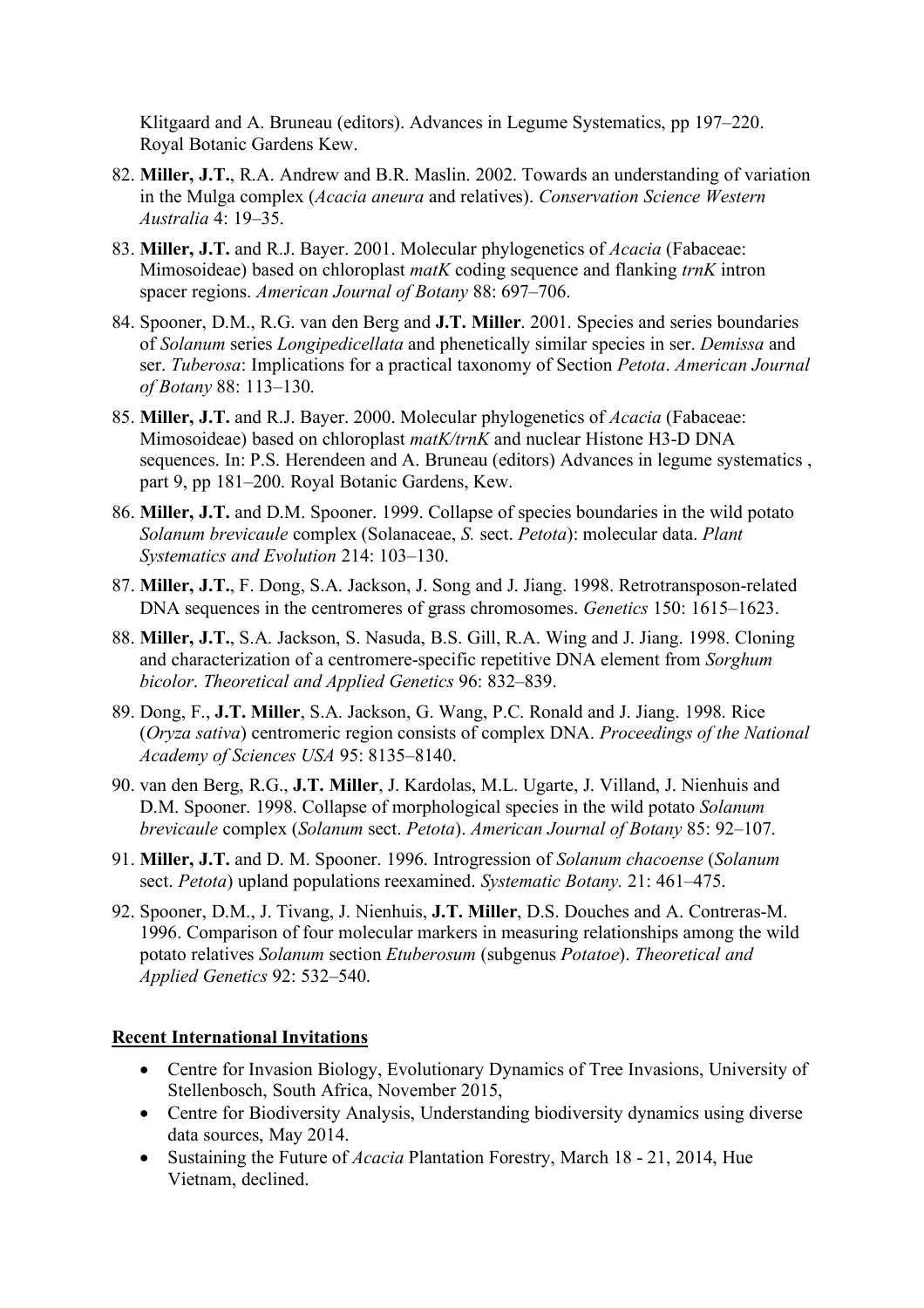- Mimosoid Legume Workshop, June 4-6, 2012, Universidade Estadual de Feira de Santana, Brazil
- International Botanical Congress Melbourne, August 2011.
- Human-mediated introductions of Australian *Acacia* species a global experiment in biogeography Stellenbosch, South Africa, October 2010.
- Fifth International Legume Conference, August 2010.

### **Service Experience (Selected)**

**Cluster Leader**, Systematics and Biodiversity Science, NSF – DEB, 2014 – 2016.

**Working Group Leader**, Genealogy of Life (GoLife), NSF, DEB, 2015 – 2016.

- **Team Leader** Second National Earth Observation Assessment working group, Biodiversity SBA. 2014 – 16.
- **Symposium Organizer, International Botanic Congress,** July 23–30, 2011. "*Acacia* (Mimosaceae) Co-Evolution: Investigations of the Plant Genus *Acacia* and its Allied Biota<sup>"</sup>
- **Meeting Organizer,** Australian Genetics Society, Annual Meeting July 2010.
- **Symposium Organizer, Fifth International Legume Conference. "Acacia Systematics."** August 2010.
- **Meeting Organizer,** Society for Molecular Biology and Evolution, Annual Meeting June 3– 7, 2009.
- **Symposium Organizer,** Society for Molecular Biology and Evolution, Annual Meeting June 3–7, 2009. "Molecular evolution of plant: other interactions."
- **Meeting Organizer,** Evolution of Sex and Recombination: In Theory and Practice. The University of Iowa, June 16–19, 2008.
- **Manager** of the Carver Center for Comparative Genomics, Department of Biological Sciences, University of Iowa. 2001–2008.
- **Meeting Organizer,** Frontiers in Genomics: Insights into Protist Evolutionary Biology, The University of Iowa, May 19–21, 2004.
- **Committee Member**, Organizing Committee for the Fourth International Legume Conference, Canberra, Australia. July, 2001
- **Symposium Organizer**, "*Acacia* Systematics", Fourth International Legume Conference, Canberra, Australia July, 2001.

# **Field Experience**

Brazil, collection of Fabacae with an emphasis on Senegalia, June 2012.

Australia, collection of Bryophytes and *Acacia*, Tasmania, 2011.

Australia, collection of *Acacia*, central Australia, 2010.

Australia, collection of *Acacia*, Western Australia, 2007, 2008, 2009.

Mexico, western states, collection of *Acacia* and other mimosoid species, 2007.

Australia, collection of *Acacia aneura*, Western Australia, 2006.

Puerto Rico and the Dominican Republic, collection of *Acacia* and other mimosoid species, 2006.